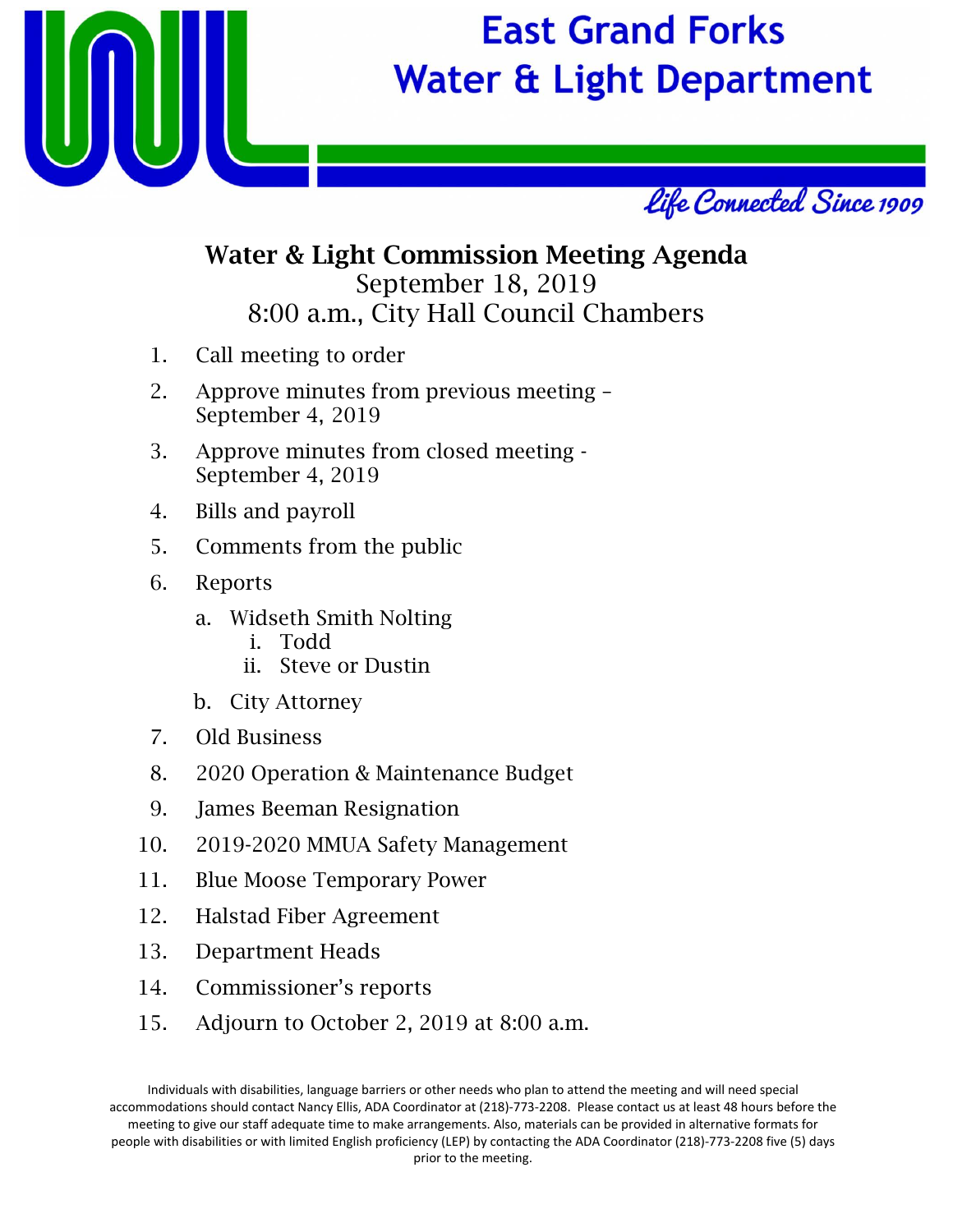Minutes of the regular meeting of the Water, Light, Power and Building Commission of the City of East Grand Forks, Minnesota held September 4, 2019 at 8:00 a.m in the City Council Chambers. Present: Gregoire, Quirk, DeMers Absent: Grinde

Also present: Keith Mykleseth, Ron Galstad, Brian Johnson, Jeff Olson, Steve Emery, Todd Forster, Corey Thompson, Brianna Feil, Kevin Hatcher, and Karla Anderson.

It was moved by Commissioner Quirk seconded by Commissioner DeMers that the minutes of the previous meeting of August 21, 2019 be approved as read. Voting Aye: Gregoire, Quirk, DeMers Voting Nay: None

It was moved by Commissioner Quirk seconded by Commissioner DeMers to authorize the Secretary to issue payment of the recommended bills and payroll in the amount of \$203,721.14. Voting Aye: Gregoire, Quirk, DeMers Voting Nay: None

Commissioner Grinde entered the meeting at 8:01 am.

It was moved by Commissioner Grinde seconded by Commissioner Quirk to approve the 2019-2020 Salvation Army Heat Share Agreement and a donation of \$2000 to the Heat Share Program. Voting Aye: Gregoire, Quirk, Grinde, DeMers Voting Nay: None

It was moved by Commissioner Quirk seconded by Commissioner Grinde to approve providing a letter of support for the Halstad Telephone Company Border-to-Border Grant Application to provide fiber for rural areas, the Industrial Park, and tie into the Water and Light fiber by the south water tower. Voting Aye: Gregoire, Quirk, Grinde, DeMers Voting Nay: None

The 2020 Operation & Maintenance Budget was presented to the Commissioners for their review.

It was moved by Commissioner Quirk seconded by Commissioner Grinde at 8:45 am to adjourn to a closed meeting pursuant to MN Statute 13D.03 which allows the Commission to meet in a closed session to consider labor negotiation strategies and review labor negotiation proposals in the Water & Light Conference Room. Voting Aye: Gregoire, Quirk, Grinde, DeMers Voting Nay: None

> Lori Maloney **Secretary**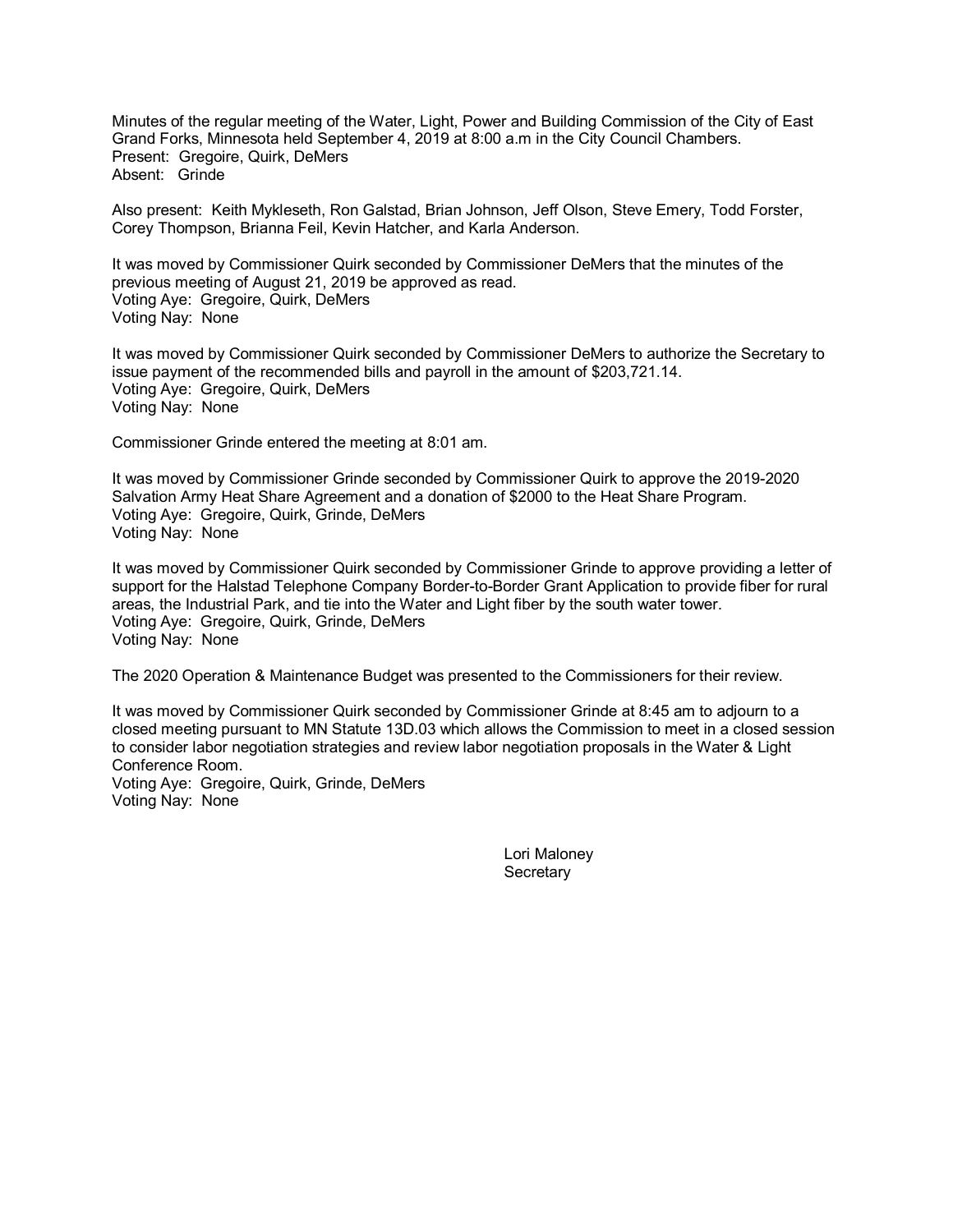Minutes of a closed meeting of the Water, Light, Power and Building Commission of the City of East Grand Forks, Minnesota held at 8:50 a.m. on September 4, 2019 in the Water & Light Conference room.

Present: Gregoire, Quirk, Grinde, DeMers

Also present: Keith Mykleseth

This meeting is closed pursuant to MN Statute 13D.03 which allows the Commission to meet in closed session to consider labor negotiation strategies and discuss and review labor negotiation proposals.

Commissioner Gregoire left the meeting at 9am.

It was moved by Commissioner Grinde seconded by Commissioner DeMers to adjourn at 9:30 a.m. to the next regular meeting on September 18, 2019 at 8:00 am. Aye: Quirk, Grinde, DeMers Nay: None

> Lori Maloney Sec'y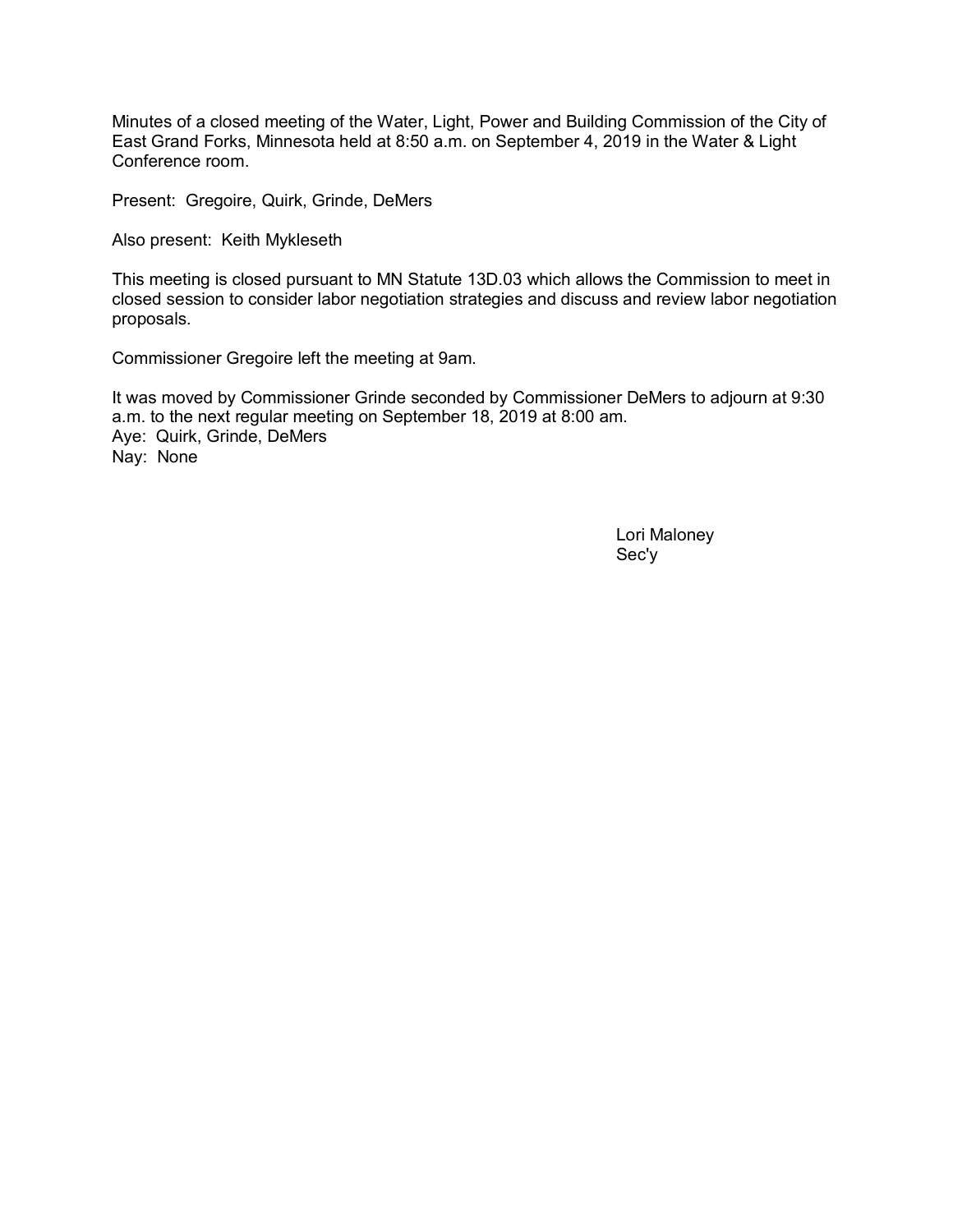### Check Register Totals Only

Printed: 9/5/2019 - 9:57 AM User: khatcher



## **City of East Grand Forks**

P. O. Box 373 East Grand Forks, MN 56721 (218) 773-2483

| <b>Check</b> | Date       | <b>Vendor No</b> | <b>Vendor Name</b> |              | <b>Amount</b> | <b>Voucher</b> |
|--------------|------------|------------------|--------------------|--------------|---------------|----------------|
| 514982       | 09/05/2019 | <b>HEA501</b>    | HeatShare          |              | 2,000.00      |                |
|              |            |                  |                    | Check Total: | 2,000.00      |                |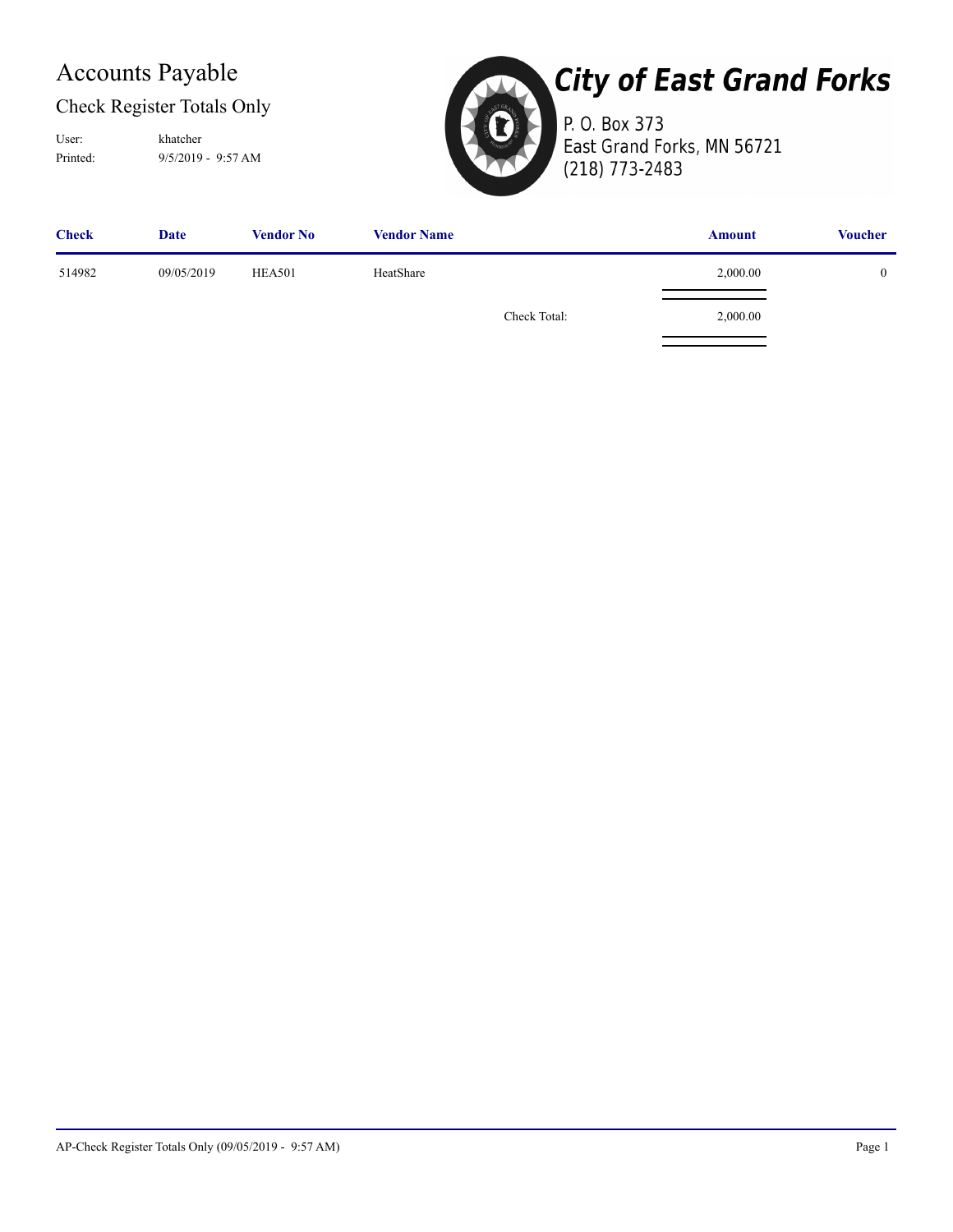### Check Register Totals Only

Printed: 9/6/2019 - 2:26 PM User: khatcher



# **City of East Grand Forks**

P. O. Box 373 East Grand Forks, MN 56721 (218) 773-2483

| <b>Check</b> | <b>Date</b> | <b>Vendor No</b> | <b>Vendor Name</b> |              | <b>Amount</b> | <b>Voucher</b> |
|--------------|-------------|------------------|--------------------|--------------|---------------|----------------|
| 514983       | 09/06/2019  | UB*01004         | Ron Novak          |              | 1,176.88      | $\mathbf{0}$   |
|              |             |                  |                    | Check Total: | 1,176.88      |                |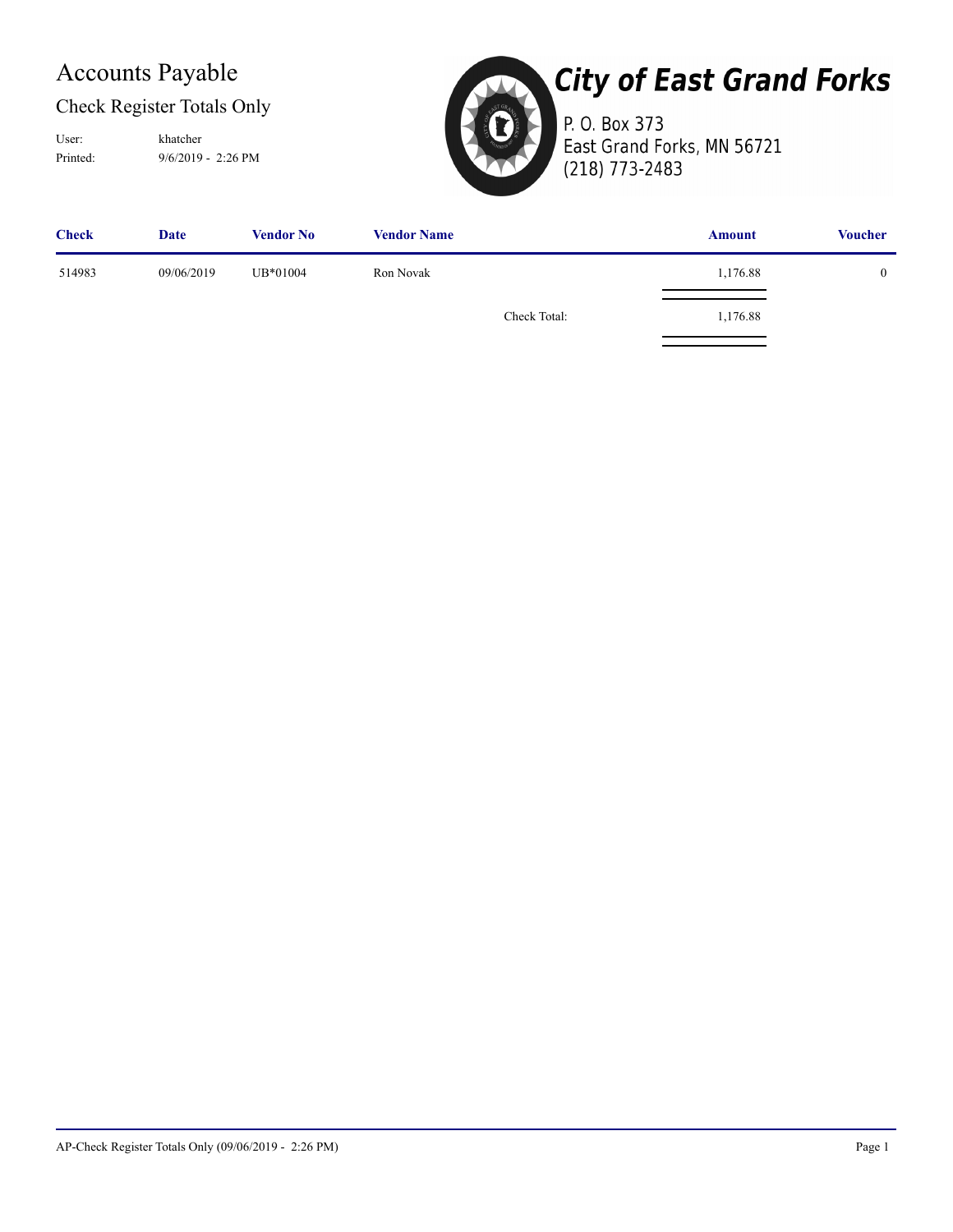### Check Register Totals Only

User: khatcher

Printed: 9/11/2019 - 3:51 PM



**City of East Grand Forks** P. O. Box 373

East Grand Forks, MN 56721 (218) 773-2483

| <b>Check</b> | <b>Date</b> | Vendor No     | <b>Vendor Name</b>        | <b>Amount</b> | <b>Voucher</b> |
|--------------|-------------|---------------|---------------------------|---------------|----------------|
| 514984       | 09/11/2019  | <b>COM500</b> | Commissioner of Revenue   | 59,857.00     | $\overline{0}$ |
| 514985       | 09/11/2019  | <b>HAL500</b> | Halstad Telephone Company | 1,460.47      | $\overline{0}$ |
| 514986       | 09/11/2019  | <b>MMP501</b> | MMPA c/o Avant Energy     | 617,613.80    | $\overline{0}$ |
|              |             |               | Check Total:              | 678,931.27    |                |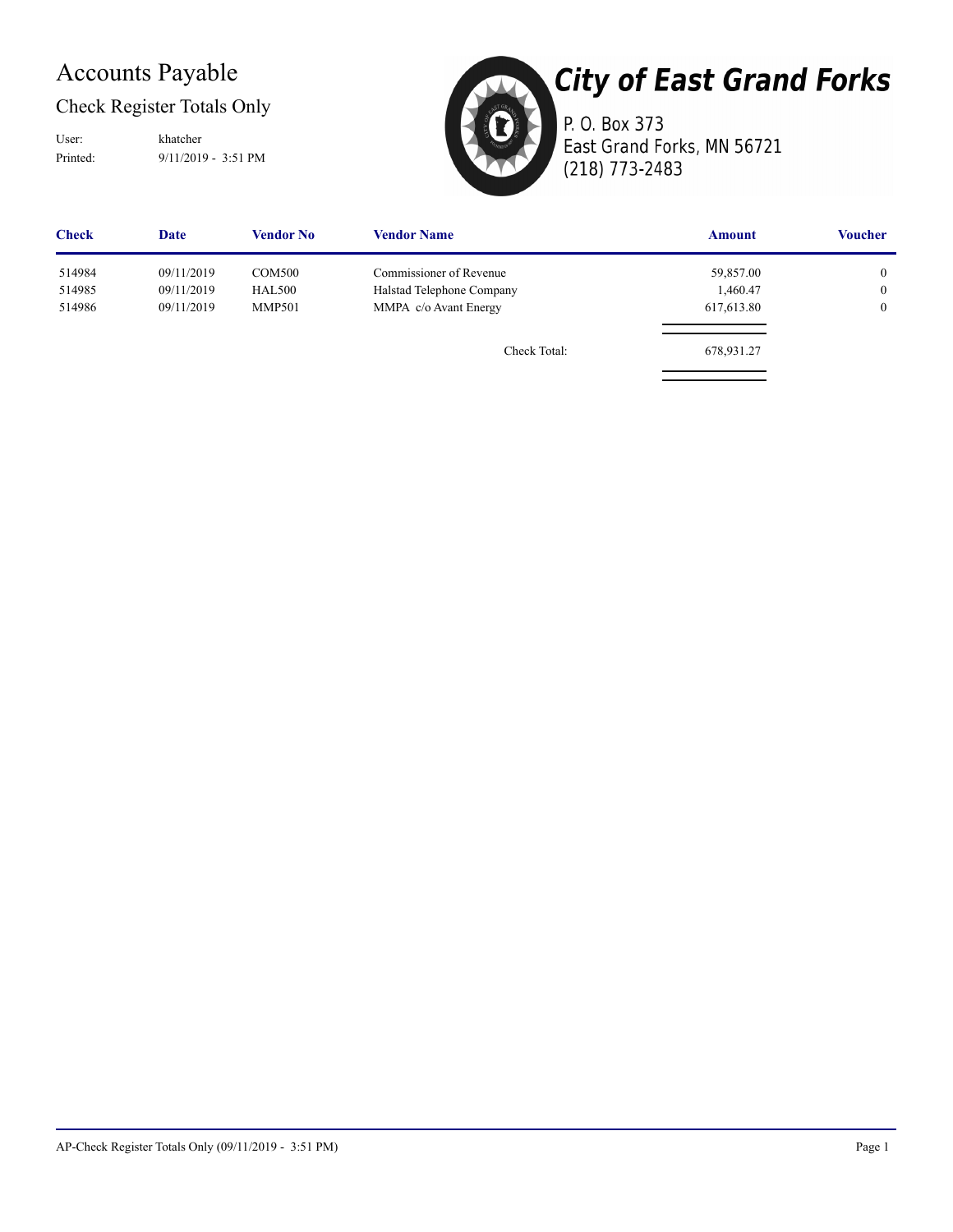### Check Register Totals Only

Printed: 9/16/2019 - 3:41 PM User: khatcher



P. O. Box 373 East Grand Forks, MN 56721 (218) 773-2483

| <b>Check</b> | <b>Date</b> | <b>Vendor No</b> | <b>Vendor Name</b>                  | <b>Amount</b> | <b>Voucher</b>   |
|--------------|-------------|------------------|-------------------------------------|---------------|------------------|
| 514987       | 09/18/2019  | <b>ACM502</b>    | Acme Electric Companies             | 138.30        | $\boldsymbol{0}$ |
| 514988       | 09/18/2019  | <b>AME501</b>    | AmeriPride Services Inc             | 183.74        | $\boldsymbol{0}$ |
| 514989       | 09/18/2019  | <b>AQU501</b>    | Aqua-Pure Inc                       | 8,719.92      | $\overline{0}$   |
| 514990       | 09/18/2019  | <b>BER502</b>    | Bert's Truck Equipment Inc          | 920.14        | $\overline{0}$   |
| 514991       | 09/18/2019  | <b>BOR501</b>    | Border States Electric Supply       | 1,648.74      | $\boldsymbol{0}$ |
| 514992       | 09/18/2019  | <b>BUS501</b>    | <b>Business Essentials</b>          | 5.65          | $\boldsymbol{0}$ |
| 514993       | 09/18/2019  | <b>CAN501</b>    | Cannon Technologies Inc             | 29,372.16     | $\boldsymbol{0}$ |
| 514994       | 09/18/2019  | <b>CEN501</b>    | CenturyLink                         | 95.02         | $\mathbf{0}$     |
| 514995       | 09/18/2019  | COO501           | Cooper Power Systems                | 18,891.60     | $\boldsymbol{0}$ |
| 514996       | 09/18/2019  | <b>COP500</b>    | Copy Cat Printing                   | 165.00        | $\boldsymbol{0}$ |
| 514997       | 09/18/2019  | <b>DAK502</b>    | Dakota Supply Group                 | 152.30        | $\overline{0}$   |
| 514998       | 09/18/2019  | <b>DIA501</b>    | Diamond Cleaning Supply             | 593.10        | $\boldsymbol{0}$ |
| 514999       | 09/18/2019  | <b>DIG501</b>    | Digi Key Corp 590699                | 169.37        | $\boldsymbol{0}$ |
| 515000       | 09/18/2019  | <b>EGF501</b>    | <b>EGF City</b>                     | 538,633.22    | $\boldsymbol{0}$ |
| 515001       | 09/18/2019  | <b>ELE501</b>    | Electric Pump                       | 750.00        | $\boldsymbol{0}$ |
| 515002       | 09/18/2019  | <b>EXP501</b>    | Exponent                            | 245.00        | $\mathbf{0}$     |
| 515003       | 09/18/2019  | <b>FOR505</b>    | Forum Communications Company        | 751.00        | $\boldsymbol{0}$ |
| 515004       | 09/18/2019  | <b>FOR506</b>    | Forx Builders Association           | 425.00        | $\boldsymbol{0}$ |
| 515005       | 09/18/2019  | <b>GAL501</b>    | Galstad Jensen & McCann PA          | 1,487.50      | $\boldsymbol{0}$ |
| 515006       | 09/18/2019  | <b>GFW501</b>    | GF Welding & Machine Co             | 19.64         | $\boldsymbol{0}$ |
| 515007       | 09/18/2019  | <b>GOP501</b>    | Gopher State One-Call               | 136.35        | $\boldsymbol{0}$ |
| 515008       | 09/18/2019  | <b>HAR501</b>    | Hardware Hank                       | 232.89        | $\boldsymbol{0}$ |
| 515009       | 09/18/2019  | <b>HAW501</b>    | Hawkins Inc                         | 791.22        | $\overline{0}$   |
| 515010       | 09/18/2019  | <b>HOM501</b>    | Home of Economy                     | 114.06        | $\boldsymbol{0}$ |
| 515011       | 09/18/2019  | <b>MAH501</b>    | Mahube Community Council Inc        | 5,083.13      | $\boldsymbol{0}$ |
| 515012       | 09/18/2019  | MND501           | MN Dept of Commerce                 | 2,911.89      | $\boldsymbol{0}$ |
| 515013       | 09/18/2019  | <b>MOO501</b>    | Moorhead Electric Inc               | 43,890.81     | $\boldsymbol{0}$ |
| 515014       | 09/18/2019  | <b>NOR507</b>    | Northdale Oil                       | 168.61        | $\boldsymbol{0}$ |
| 515015       | 09/18/2019  | OTT560           | Jim or Joanne Otto                  | 1,000.00      | $\boldsymbol{0}$ |
| 515016       | 09/18/2019  | <b>PRA501</b>    | Praxair Distribution Inc            | 49.30         | $\mathbf{0}$     |
| 515017       | 09/18/2019  | <b>RED501</b>    | Red Wing Business Advantage Acct    | 150.00        | $\boldsymbol{0}$ |
| 515018       | 09/18/2019  | <b>RES501</b>    | Resco                               | 3,249.45      | $\boldsymbol{0}$ |
| 515019       | 09/18/2019  | <b>RMB500</b>    | RMB Environmental Laboratories, Inc | 95.00         | $\boldsymbol{0}$ |
| 515020       | 09/18/2019  | UB*00869         | John Saunders                       | 18.16         | $\boldsymbol{0}$ |
| 515021       | 09/18/2019  | <b>SUN500</b>    | Sun Dot Communications, LLC         | 89.99         | $\mathbf{0}$     |
| 515022       | 09/18/2019  | <b>TNT501</b>    | <b>TNT Outfitters</b>               | 142.00        | $\boldsymbol{0}$ |
| 515023       | 09/18/2019  | <b>TOS502</b>    | Toshiba Financial Services          | 259.39        | $\mathbf{0}$     |
| 515024       | 09/18/2019  | <b>USG501</b>    | United States Geological Survey     | 2,680.00      | $\boldsymbol{0}$ |
| 515025       | 09/18/2019  | <b>WAT501</b>    | Water & Light Department            | 2,472.45      | $\boldsymbol{0}$ |
| 515026       | 09/18/2019  | WID501           | Widseth Smith Nolting & Assoc Inc   | 44,328.56     | $\boldsymbol{0}$ |
| 515027       | 09/18/2019  | <b>XCE501</b>    | Xcel Energy                         | 27.84         | $\boldsymbol{0}$ |
| 515028       | 09/18/2019  | <b>XCE502</b>    | Xcel Energy                         | 4,395.98      | $\mathbf{0}$     |
|              |             |                  |                                     |               |                  |
|              |             |                  | Check Total:                        | 715,653.48    |                  |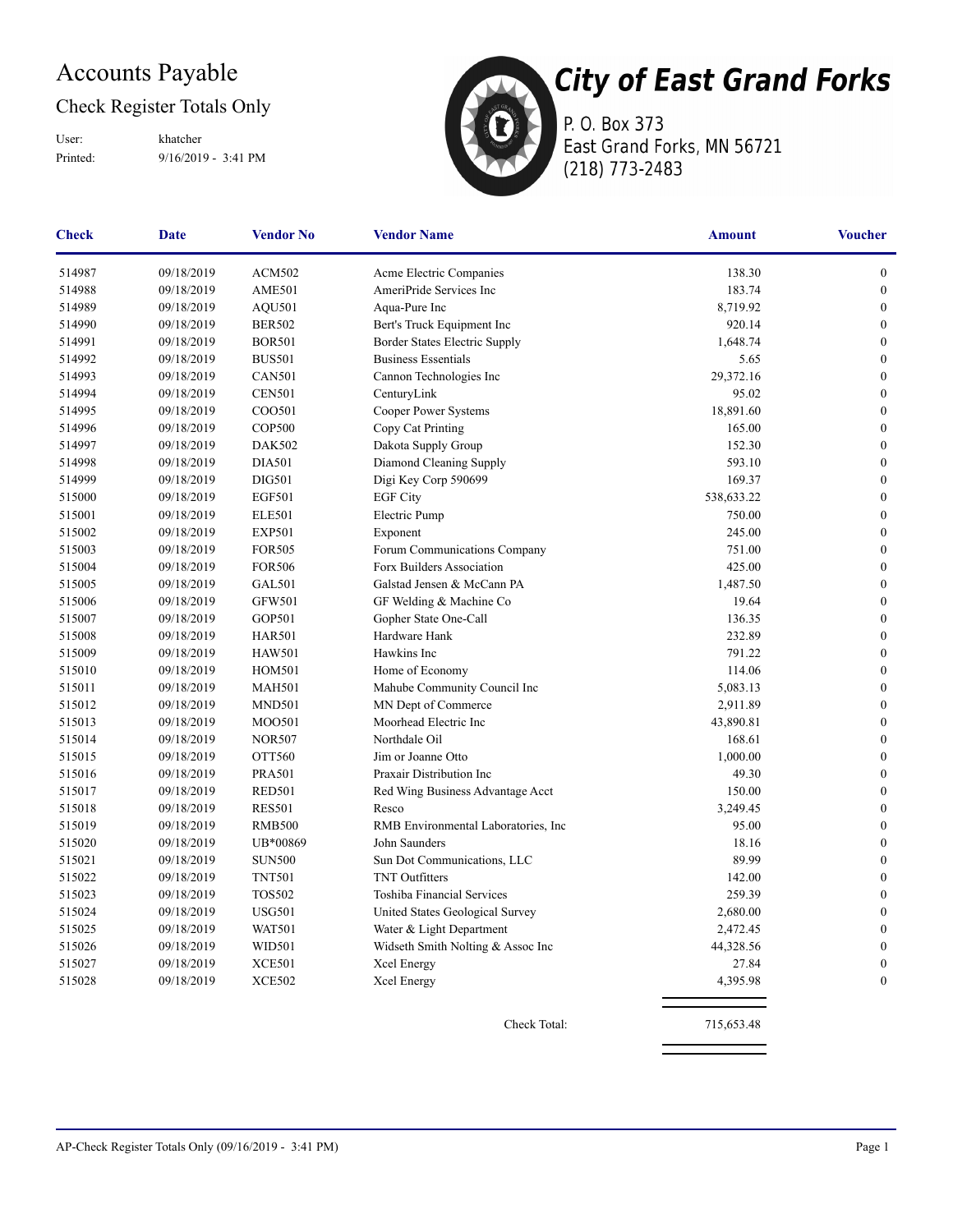### Check Register Totals Only

Printed: 9/16/2019 - 4:21 PM User: khatcher



P. O. Box 373 East Grand Forks, MN 56721 (218) 773-2483

| <b>Check</b> | Date       | <b>Vendor No</b> | <b>Vendor Name</b> |              | <b>Amount</b> | Voucher        |
|--------------|------------|------------------|--------------------|--------------|---------------|----------------|
| 515029       | 09/18/2019 | UB*01009         | Alyson Boman       |              | 95.67         | $\overline{0}$ |
| 515030       | 09/18/2019 | UB*01008         | Max Brinkman       |              | 6.18          | $\overline{0}$ |
| 515031       | 09/18/2019 | UB*01005         | Christopher Burns  |              | 145.93        | $\overline{0}$ |
| 515032       | 09/18/2019 | UB*01006         | Craig Fetsch       |              | 34.09         | $\mathbf{0}$   |
| 515033       | 09/18/2019 | UB*01007         | Janessa Hermann    |              | 83.66         | $\overline{0}$ |
|              |            |                  |                    |              |               |                |
|              |            |                  |                    | Check Total: | 365.53        |                |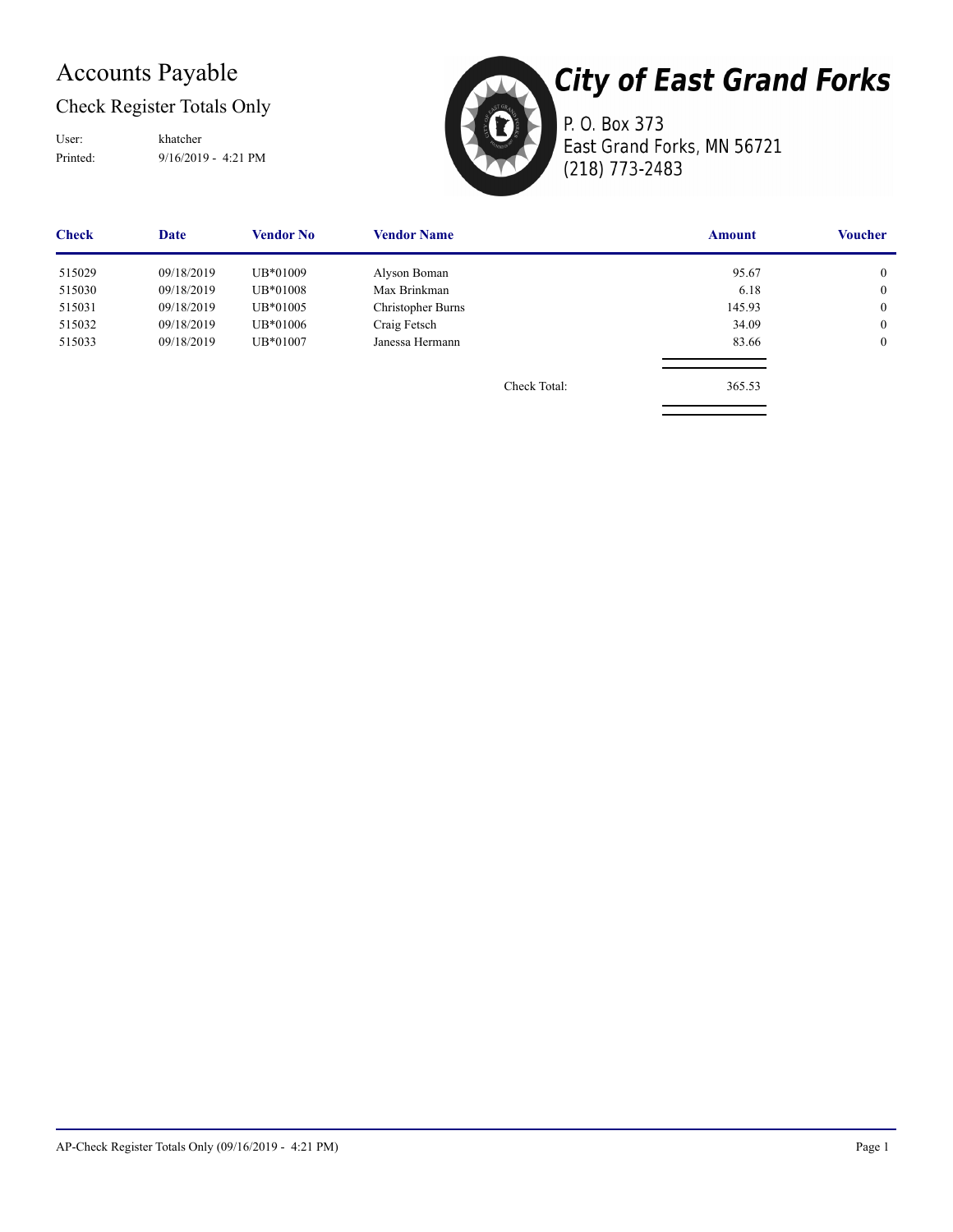### **Rebates for 9/18/19**

| Weatherization           | Otto-6 Windows, 2 units                  | \$<br>1,000.00 |
|--------------------------|------------------------------------------|----------------|
| Refrigerator             | Kane                                     | \$<br>75.00    |
| AC Tune Up               | Frisch                                   | \$<br>60.00    |
| AC Tune Up               | Horken                                   | \$<br>60.00    |
| AC Tune Up               | Wolfe                                    | \$<br>60.00    |
| AC Tune Up               | Pearson                                  | \$<br>60.00    |
| AC Tune Up               | Conrad                                   | \$<br>60.00    |
| <b>LED Lights</b>        | <b>Bakke</b>                             | \$<br>12.00    |
| <b>ECM</b>               | Nygaard                                  | \$<br>150.00   |
| <b>Commercial Custom</b> | <b>EGF Senior Center-Convection Oven</b> | \$<br>134.90   |
|                          | <b>Total</b>                             | \$<br>1,671.90 |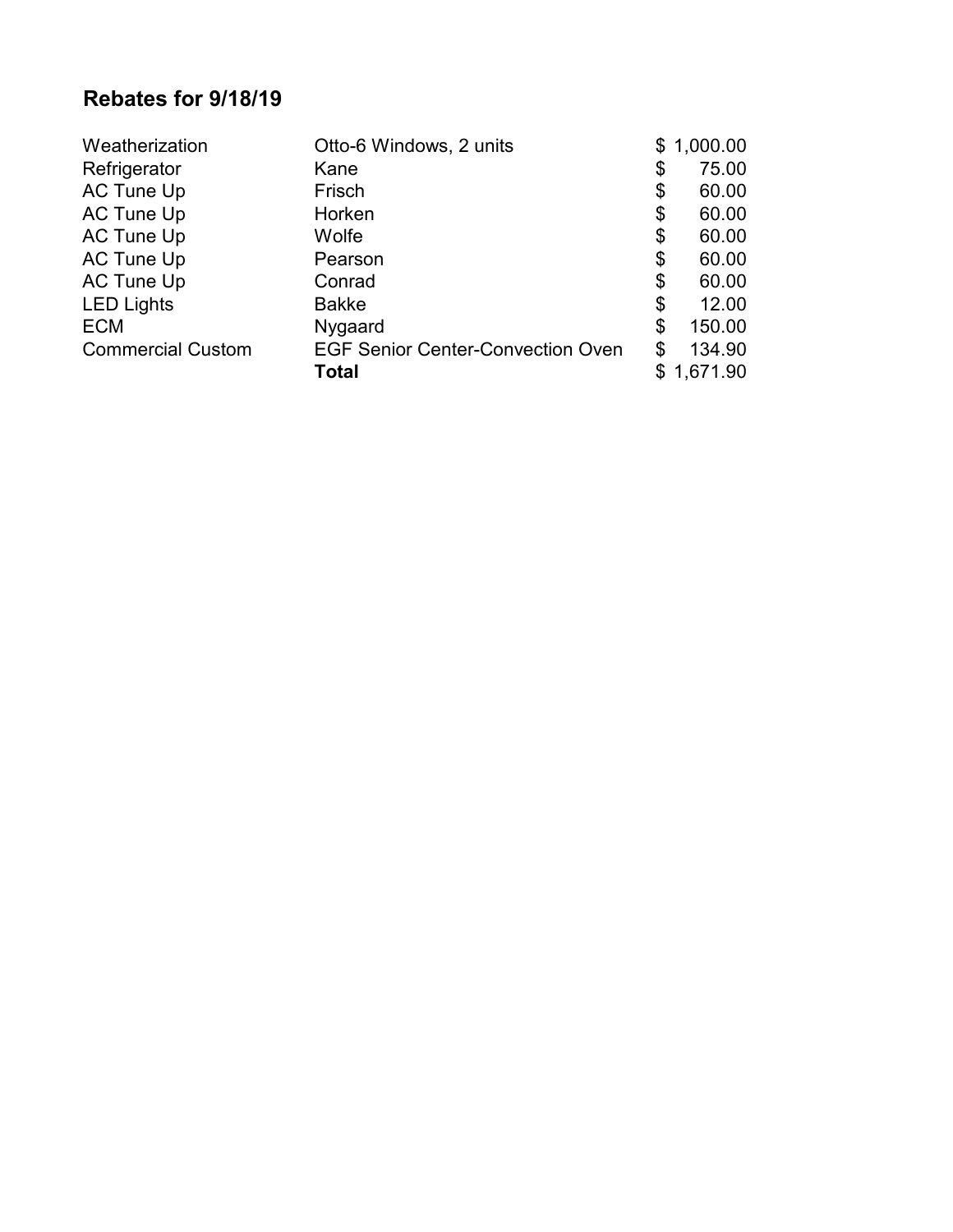## **Request for Water and Light Commission Action**

| Date:        | 9/18/2019                                                             |
|--------------|-----------------------------------------------------------------------|
| To:          | Water and Light Commission                                            |
| <b>From:</b> | Brianna Feil on behalf of Keith Mykleseth                             |
| RE:          | 2020-2024 5-Year Capital Plan and 2020 Operation & Maintenance Budget |

### **Background:**

We presented the proposed 2020-2024 5-Year Capital Plan and the 2020 Operation & Maintenance Budget at the 9/4/2019 Water & Light Commission meeting for your review. There have been no changes made to what was presented at the 9/4/2019 meeting.

2020 Capital Budget: \$1,946,214

2020 Operations & Maintenance Budget:

Electric expenses total: \$15,021,384 (0.93% increase over 2019 budget) Water expenses total: \$2,965,552 (8.66% increase over 2019 budget)

Final approved documents will be emailed out to Water & Light Commissioners, City Council members and other City staff.

### **Recommendation:**

Recommend the approval of the 2020-2024 5-Year Capital Plan. Recommend the approval of the 2020 Operation & Maintenance budget.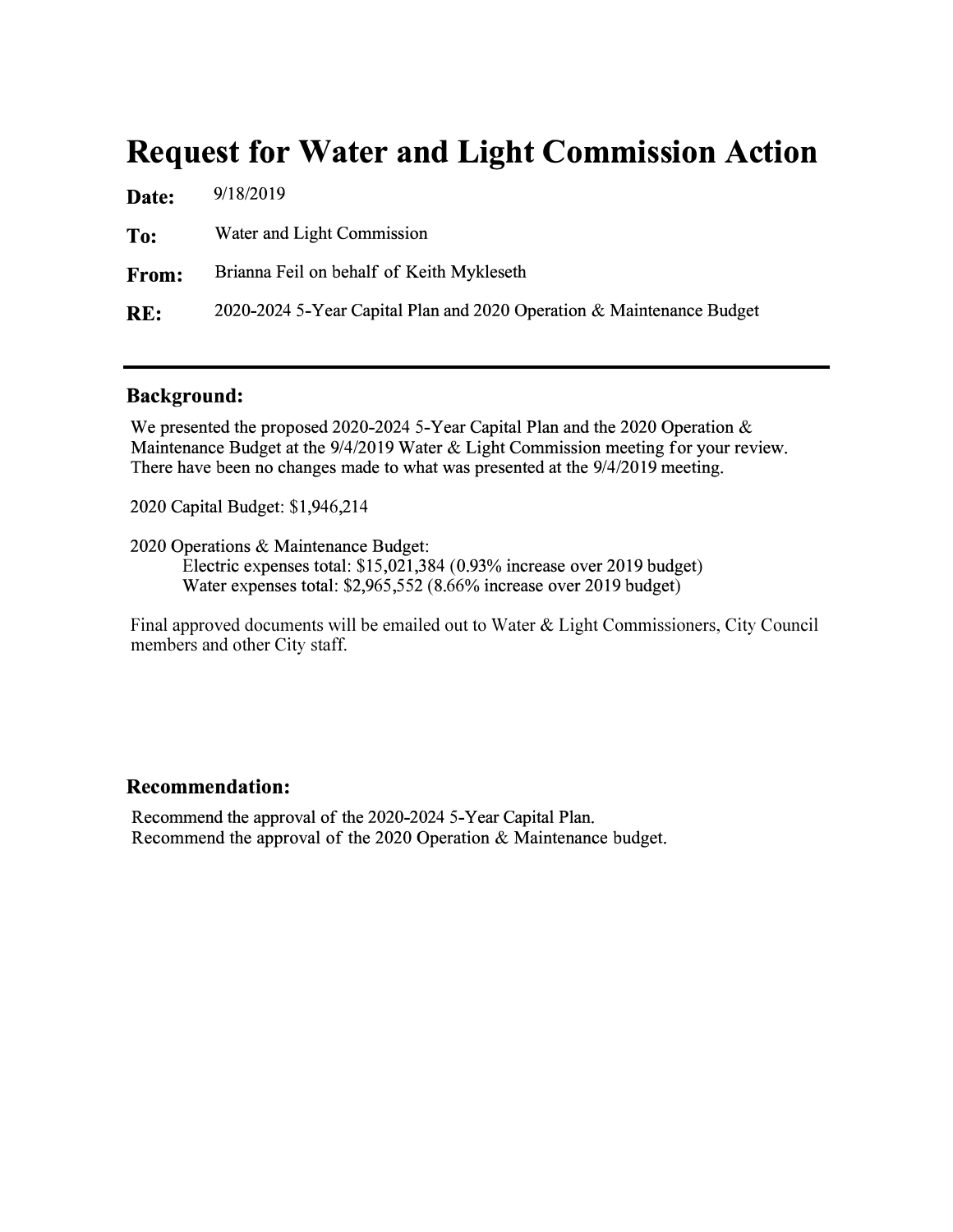# **Request for W&L Commission Action**

| Date: | 9/4/2019                                     |
|-------|----------------------------------------------|
| To:   | East Grand Forks Water & Light Commissioners |
| From: | <b>Brianna Feil</b>                          |
| RE:   | James Beeman Resignation Letter              |

### **Background:**

James Beeman has worked for the Water and Light Department since September 1998. We appreciate his dedication to the department for the last 21 years. James submitted his resignation letter September 4<sup>th</sup>, 2019 and plans to retire September 27<sup>th</sup>, 2019. See attached resignation letter.

There will be an open house reception for James' retirement at the Water Treatment Plant on Friday, September  $27<sup>th</sup>$ , from 1-3pm.

### **Recommendation:**

Recommend the Water and Light Commission accept James Beeman's resignation.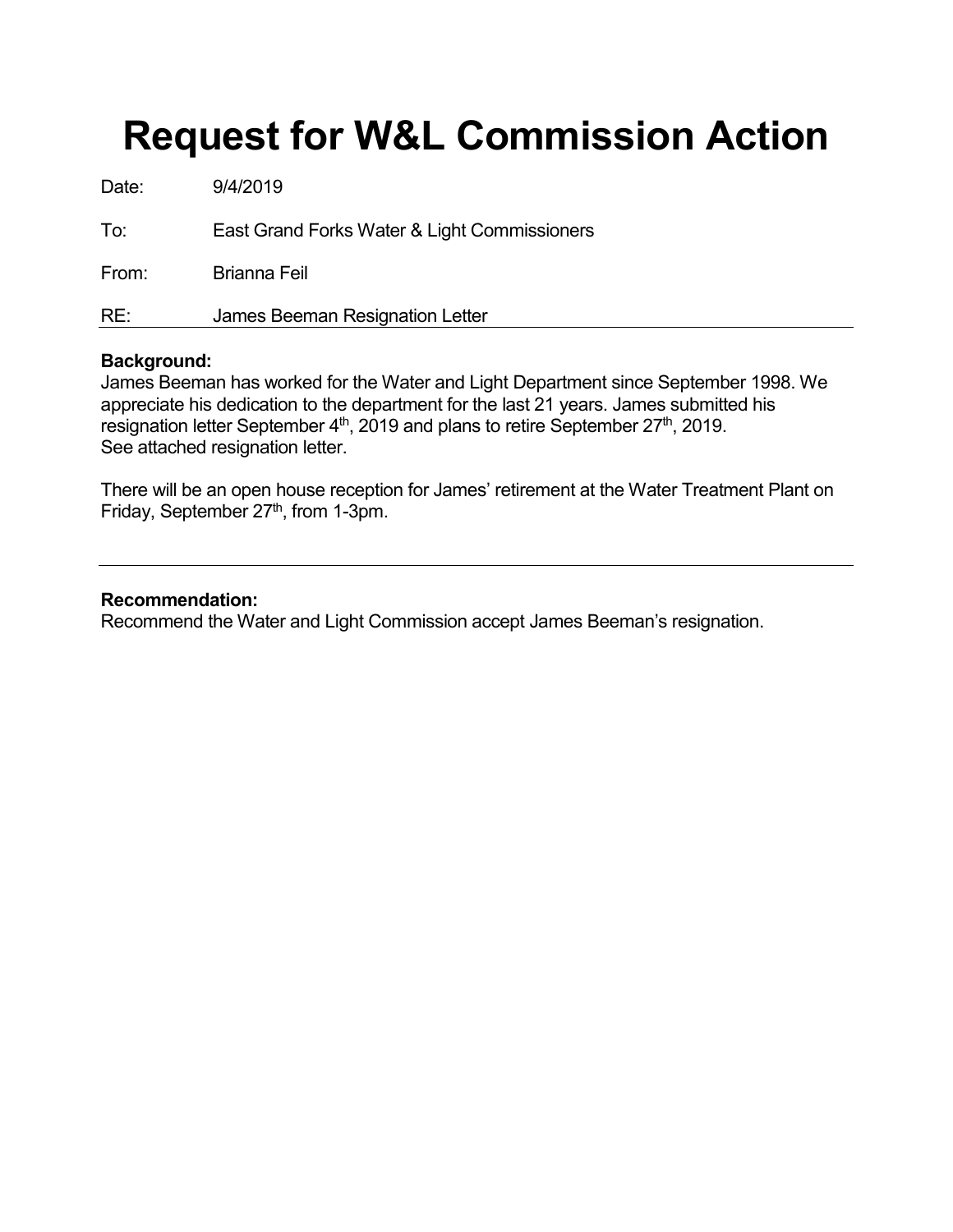### Letter

### of

### Resignation

Hello East Grand Forks Water and Light,

I am quitting my job as water plant operator.

My last day will be September 27, 2019.

Thank you,

James Beeman

September 4, 2019

James Beeman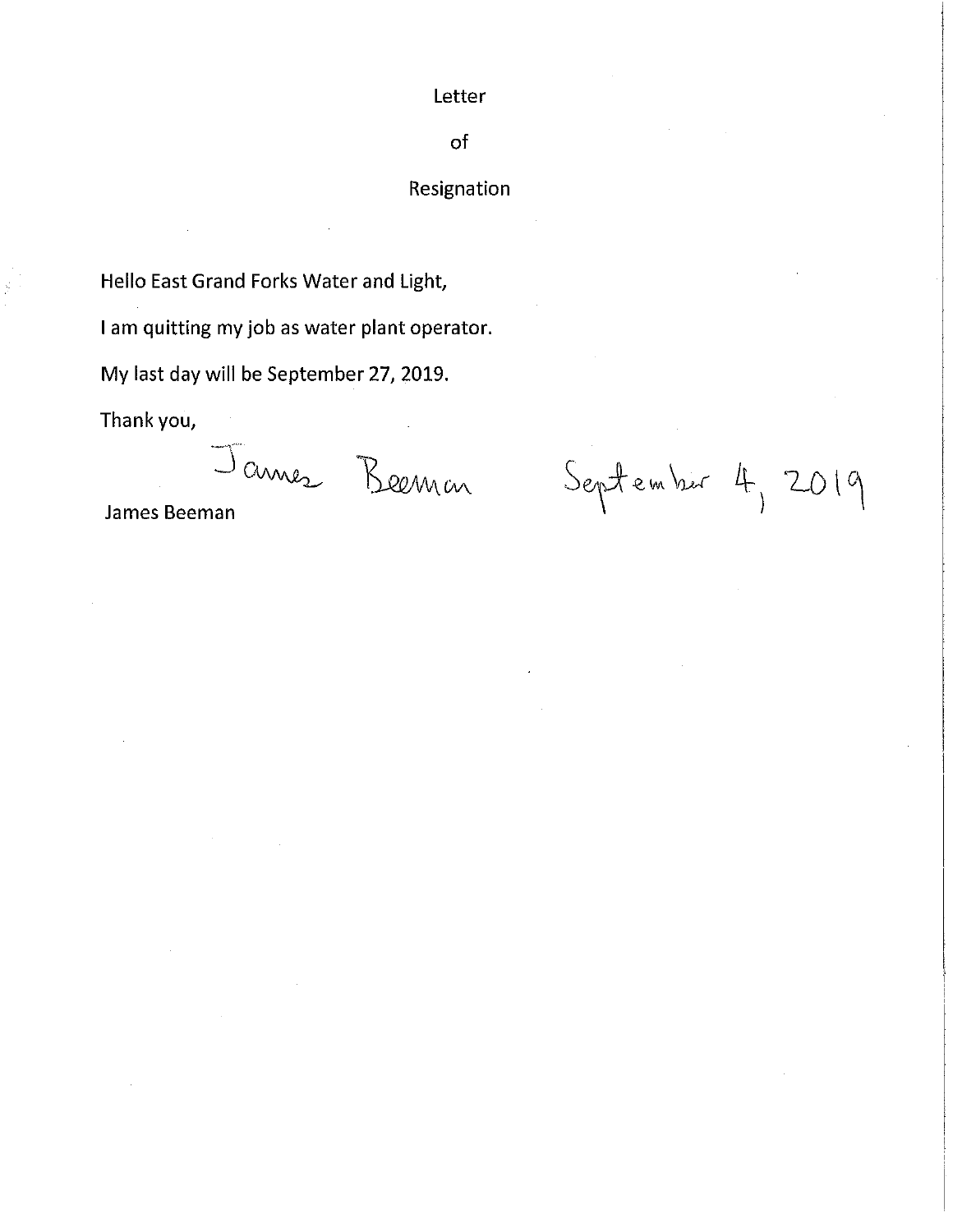# Request for Commission Action

Date: 9/12/19

To: Water & Light Commissioners

From: Kevin Hatcher

RE: 2019-2020 MMUA Safety Management Program Contract

Background:

Minnesota Municipal Utilities Association provides Safety Management services for all city employees. The Water and Light Department and the city splits 50/50 on the annual contract cost. The current Safety Management Program contract will expire on September 30<sup>th</sup>, 2019. The 2019-2020 total contract cost is \$34,350 compared to 2018-2019's contracted amount of \$34,000. See attached documentation for contract information.

Recommendation: Approve entering into the 2019-2020 MMUA Safety Management Program contract subject to City's approval.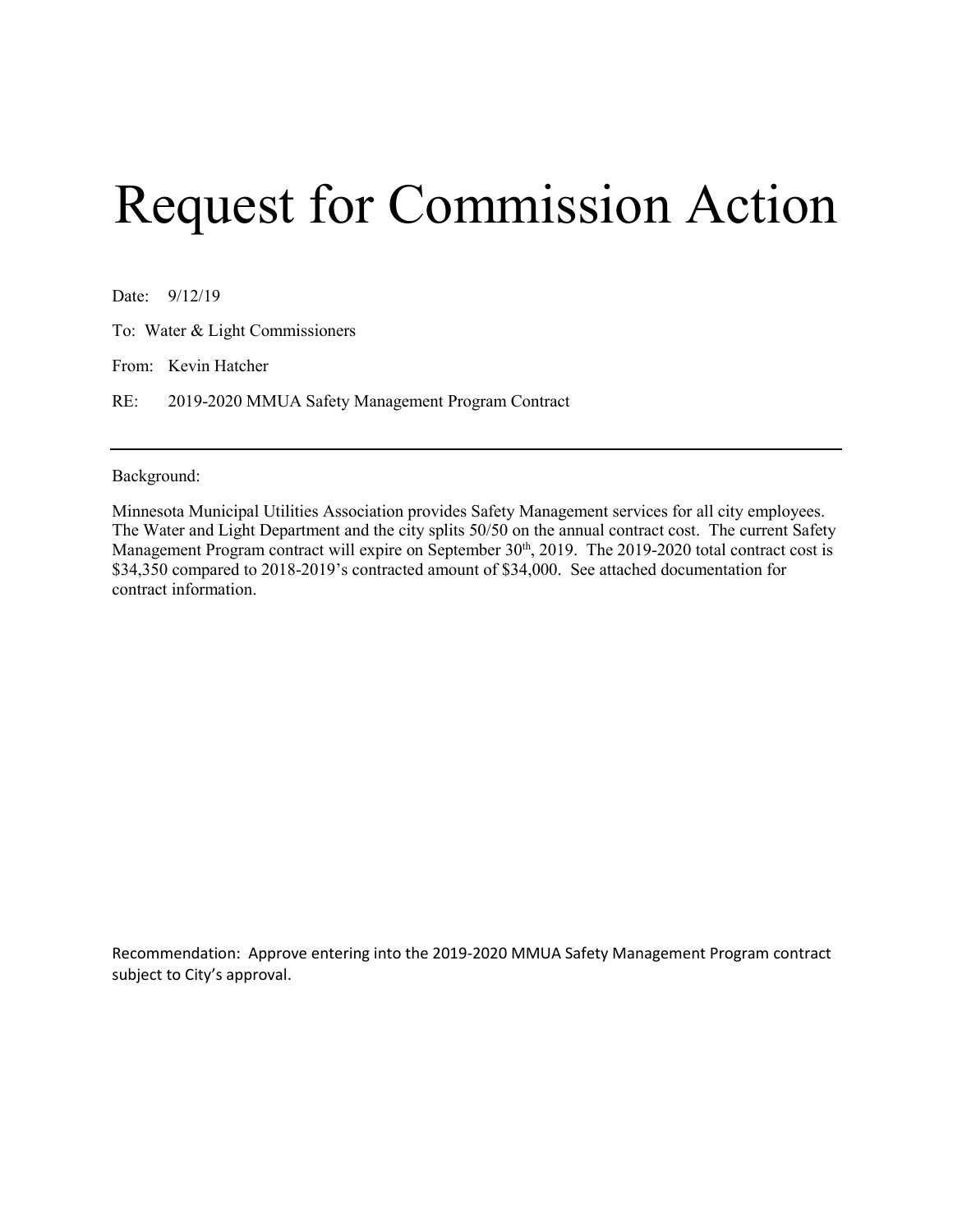

3025 Harbor Lane N | Suite 400 Plymouth, MN 55447-5142 Phone 763.551.1230 | Toll Free 800.422.0119 (MN) Fax 763.551.0459 www.mmua.org

### August 16, 2019

### MEMORANDUM

 $To:$ Safety Management Participants

From: Mike Willetts, Director of Job Training and Safety

Subject: 2019-20 Safety Management Program Contract

It is time to renew your safety management program contract. If we held a regional group meeting earlier this year, please note that the budgets have not changed since then, unless to make specific corrections. For those where we did not hold a group meeting this year, please note that the budgets have been created with the goal of having minimal price increases while covering MMUA's costs in providing your service. The contract amendments will cover October 1, 2019 through September 30, 2020, to coincide with MMUA's fiscal year.

Two copies of your contract amendment are enclosed. Please sign both contracts keeping one for your records and mailing the other to the address shown below. Please do not send payment at this time. You will be billed October 1. Mail your signed contract to:

Larry Pederson, Director of Finance Minnesota Municipal Utilities Association 3025 Harbor Lane North, Suite 400 Plymouth, MN 55447-5142

If you have any concerns with the new contract, please contact me or Larry as follows:

Mike Willetts: phone 763-746-0705 or e-mail mwilletts@mmua.org Larry Pederson: phone 763-746-0704 or e-mail lpederson@mmua.org

Thank you for being part of MMUA's safety management groups. With this program and your support we have proven that working together as a group we can develop a safety program that is affordable and at the same time works.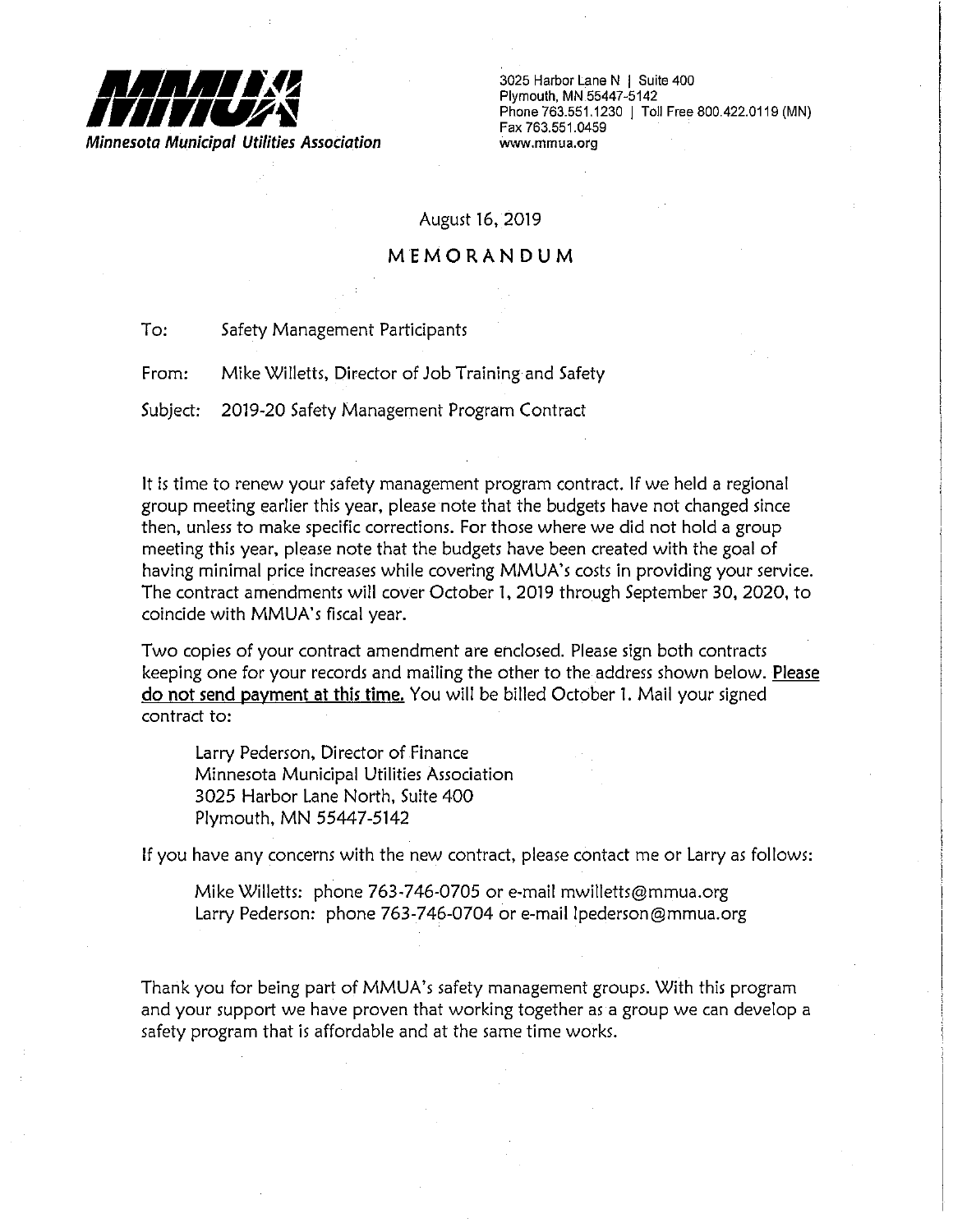### Minnesota Municipal Utilities Association

### AMENDMENT TO SERVICES AGREEMENT

### **Safety Management Program**

Contract Date: July 29, 2019

Contract Number: 28-2020

The services agreement entered into between Minnesota Municipal Utilities Association (MMUA) and City of East Grand Forks (East Grand Forks), dated July 16, 2018, contract number 28-2019, is amended as follows:

### **PART II, Section 1.**

1. DURATION: This Agreement shall remain in force from October 1, 2019 until September 30, 2020 (the "expiration date").

### **PART III, Section 1.**

1. COMPENSATION: For the services covered by this Agreement, East Grand Forks shall pay MMUA an annual fee of thirty-four thousand three hundred fifty dollars and 00 cents (\$34,350.00) for the 2019-20 annual period. Such compensation shall be due and payable according to the selected payment terms below.

Payment terms for the fee agreed to above shall be based on one of the following options (select one):

 $\Box$  Annual Payment (\$34,350.00)

□ Quarterly Payments (\$8,587.50 each)

For any term of less than twelve full calendar months, the fee shall be a portion of the annual fee, pro-rated based on the number of calendar months or partial calendar months in which the services were provided as a percentage of twelve  $(12).$ 

The parties hereby accept the terms of the Agreement as modified.

| City of East Grand Forks | Minnesota Municipal Utilities Association       |
|--------------------------|-------------------------------------------------|
| By                       | By                                              |
| Title                    | Title <sup>L</sup><br><b>Executive Director</b> |
| Date                     | Date<br>July 29, 2019                           |
| Purchase Order #         |                                                 |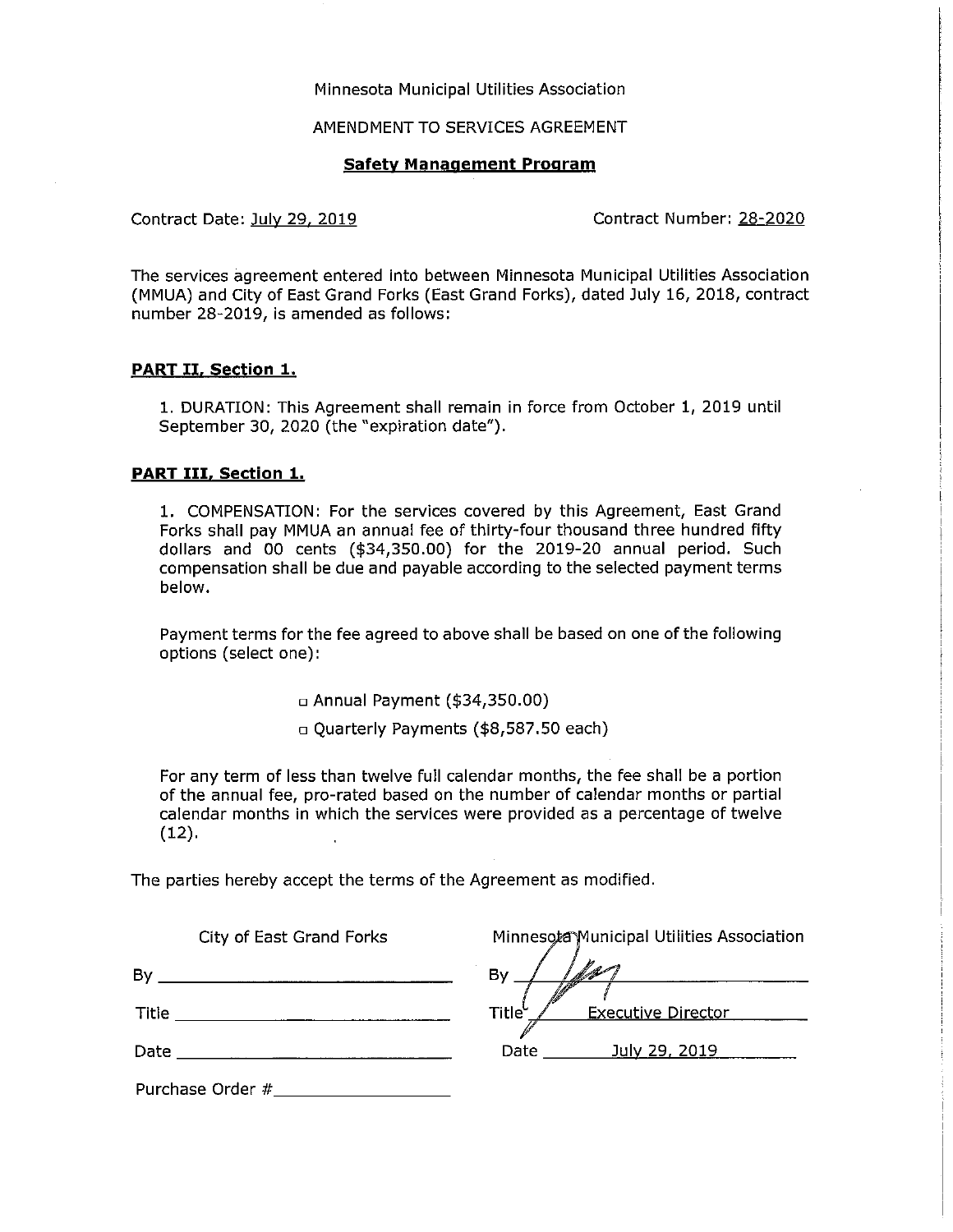(PAK) H.Wy Documents/MMUA\Safety/Safety Budgets/Northwest.xlsx NW 2019-20 Revised

Please notify Larry Pederson of changes to your city.<br>Call 763-746-0704; fax 763-551-0459 or e-mail to Ipederson@mmua.org.

| Annual JTS (Electric) |                      |                  |             |
|-----------------------|----------------------|------------------|-------------|
|                       | \$600.00 per lineman | 2019-20          | 2018-19     |
| Bagiey                |                      | 2000'1\$         | 00'00'1\$   |
| Baudette              |                      | 100718           | 00'00'71\$  |
| 모임<br>무               |                      | <b>33.600.00</b> | \$3,600.00  |
| Fosston               |                      | 10'008'1\$       | 00'008'1\$  |
| Halstad               |                      | 21,200.00        | 00.002.18   |
| <b>Hoseau</b>         |                      | 20.0G            | 00.0\$      |
| 닀                     |                      | 23.000.00        | 00.000.88   |
| <b>Warren</b>         |                      | 31.200.00        | 00'002'1\$  |
| Warroad               |                      | 00.008.13        | 00.008.18   |
| Totals.               | ς,                   | \$15,000.00      | \$15,000.00 |
|                       |                      |                  |             |

| Totals:<br>27,235 | Warroad<br>182 | Warrer<br>¦,68 | <b>Thief River Falls</b> | Roseau      | Halstad<br>$1.527$<br>$2.879$<br>$8.508$<br>$8.508$ | Fosston     | East Grand Forks<br>334 | Baudette<br>$-901$ | <b>Hagley</b><br>75s | City<br>Population                    |
|-------------------|----------------|----------------|--------------------------|-------------|-----------------------------------------------------|-------------|-------------------------|--------------------|----------------------|---------------------------------------|
|                   | 11,550.00      | 10.099.918     | 0.053,158                | 0009918     | 0.050.018                                           | 0.099.90    | 236,100.00              | 315,550.00         | \$15,550.00          | List Price<br><b>Strict</b>           |
| \$153,850.0C      | 0.055,11\$     | \$15,350.00    | \$21,550.00              | \$15,550.00 | 1009450.01                                          | \$15,350.00 | 534,350.00              | \$15,350.0         | \$15,350.0           | Charge<br>2019-20<br>Annual           |
| 538,462.50        | 22,887.50      | 53,837.50      | 25,387.50                | 09.88.50    | 22,362.50                                           | 33,837.50   | <b>38,587.50</b>        | 05' 283' 29        | 33,837.50            | Quarterly<br>2019-20<br><b>Charge</b> |
| \$150,700.00      | \$11,200.00    | \$15,000.00    | 1002123                  | 215,200.00  | \$9,100.00                                          | 315,000.00  | \$34,000.00             | \$15,000.00        | \$15,000.00          | 2018-19<br><b>Charge</b><br>hnual     |
| \$3,150.00        | 0.058          | 0.050.0        | \$350.00                 | 3350.00     | 3350.00                                             | \$350.0C    | 3350.0                  | 109503             | 090.01               | <b>Difference</b>                     |
| 00.056.5913       | 20.055.00      | 0.031,150.00   | 00.054.550.00            | \$15,550.00 | \$10,650.0                                          | \$17,150.00 | 237,950.00              | 316,550.00         | \$16,550.00          | ミロコロ<br>2019-20<br><b>Total</b>       |
|                   |                |                |                          |             |                                                     |             |                         |                    |                      | <b>Days</b><br><u>។</u>               |

8/29/2019, 10:58 AM

Northwest Group Fee Calculation (Brad Levasseur)<br>october 1, 2019 - September 30, 2020

Safety Management Program Minnesota Municipal Utilities Association

**Final**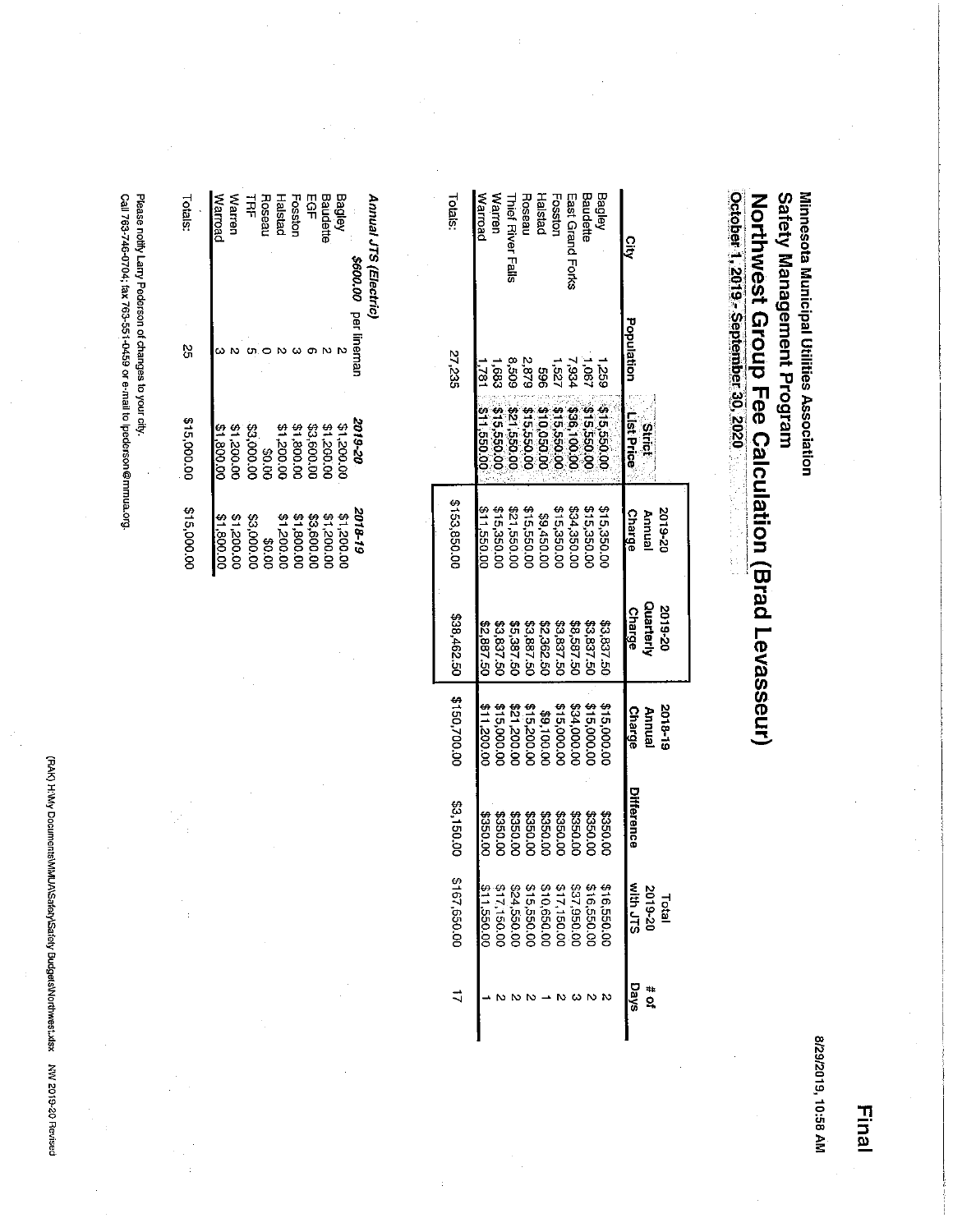## **Request for Water and Light Commission Action**

9/13/2019 Date: Water & Light Commissioners To: Jeff Olson From: Blue Moose Octoberfest temp power RE:

### **Background:**

Once again the Blue Moose is holding their Octoberfest celebration this weekend and would like to have some temp power set up on the west side of the River Street parking lot. Eagle electric will help with the set up.

### **Recommendation:**

It's my recomendation that the Commissioners grant the use of power for this event.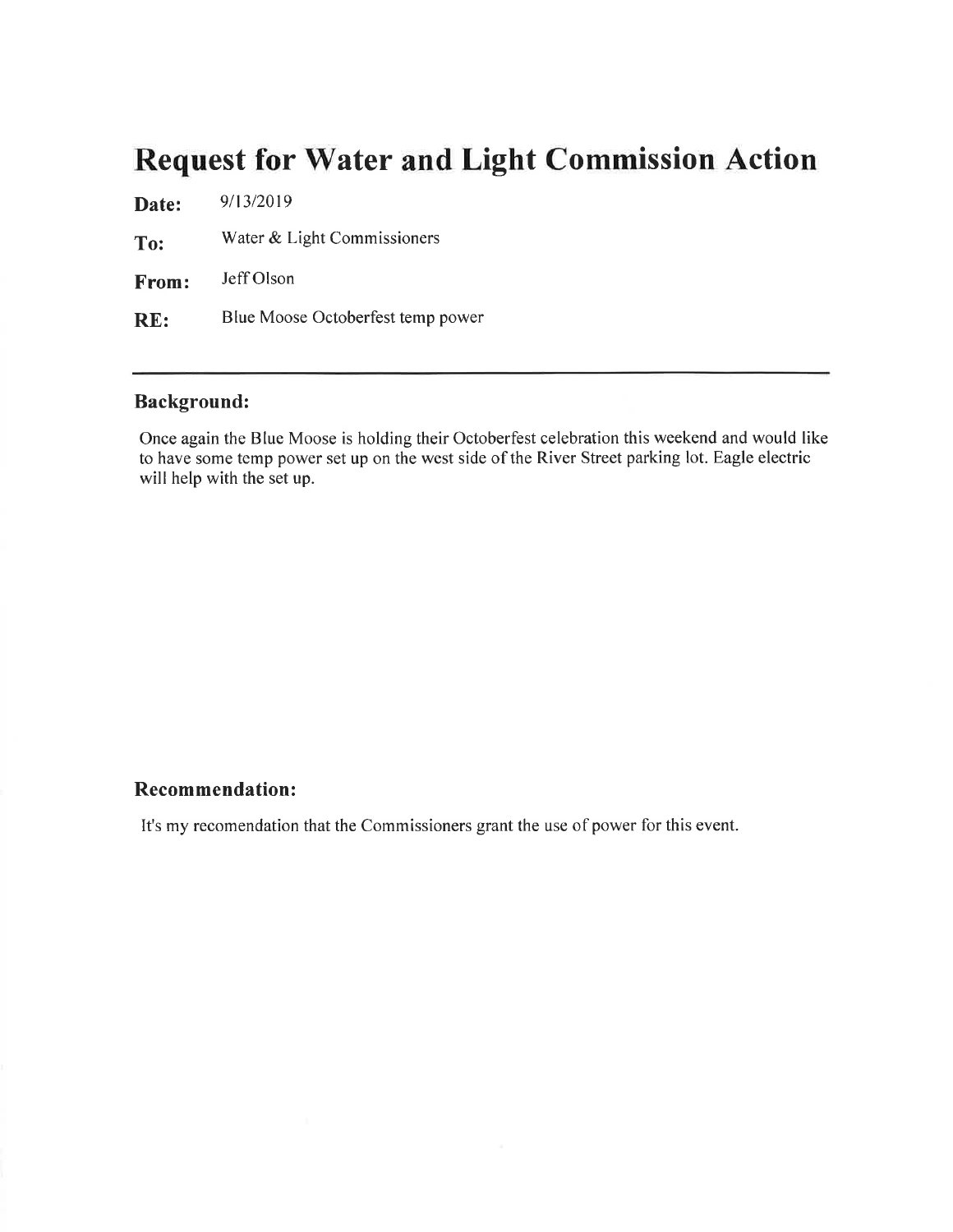## **Request for Water and Light Commission Action**

**Date: To: From: RE:** September 16th, 2019 WL Commission Corey Thompson, Technology Manager Fiber Lease Agreement with Halstad Telephone

### **Background:**

Halstad Telephone wishes to lease 5.3 miles of dark fiber from Water and Light, between the South Water Tower and the Central Substation.

Proposed project agreement attached.

### **Recommendation:**

Approve the agreement between Halstad Telephone and Water and Light for the dark fiber lease.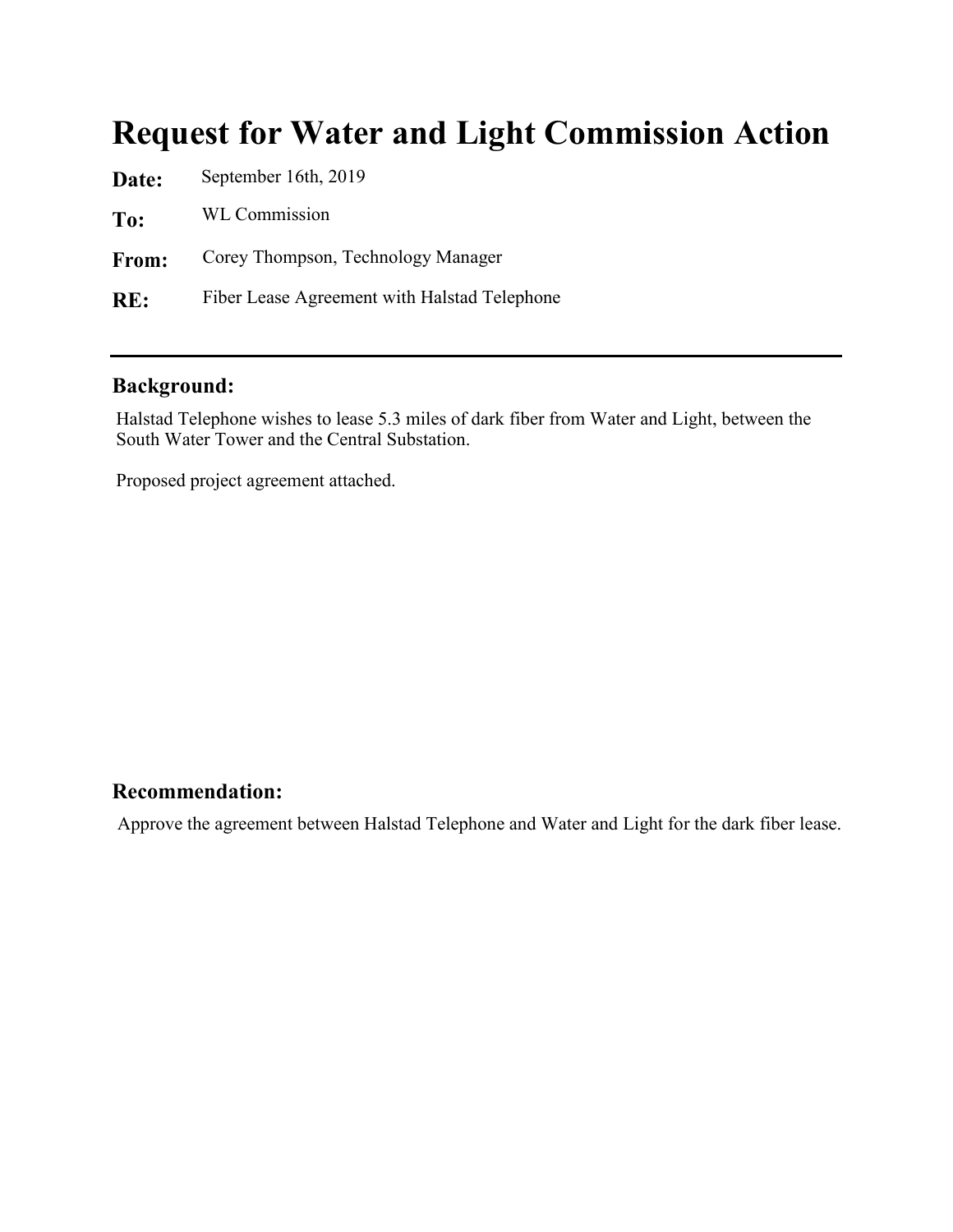### **FIBER OPTICS LICENSE PROJECT AGREEMENT**

THIS LICENSE is effective as of the 1st day of October by and between Water, Light, Power and Building Commission of and for the City of East Grand Forks, Minnesota,(Water and Light), and Halstad Telephone Company, (HTC).

### **WITNESSETH**:

**WHEREAS**, Water and Light owns and maintains a fiber optic cable ("cable") as shown on Exhibit "A" attached hereto and incorporated by the reference and has the capacity to maintain and repair the cable; and

**WHEREAS**, HTC desires to license from Water and Light cable, as described in Exhibit "A"; and

**WHEREAS**, HTC has applied for and received a Master Fiber Optic License Agreement from Water and Light;

**WHEREAS**, for purposes of this project license, HTC of Halstad, MN will be considered an approved contractor of Water and Light to make needed repairs to licensed cable, construct a customer drop and provide other services related to this license as agreed to by both parties.

**NOW, THEREFORE**, Water and Light agrees to license to HTC and HTC agrees to license from Water and Light, the cable upon the following terms and conditions:

- 1. License and Term of License. Water and Light hereby licenses the cable to HTC. The initial Term of this license shall be for a period of three (3) years, each year at the same rate. This license shall commence on October 1st, 2019 and terminate on September 30th, 2022 subject to renewal for an Extended Term as set forth in Paragraph 5 below.
- 2. Customer Drops. Water and Light will allow conduit access to accommodate access as specified in Exhibit "A".
- 3. Payment. HTC shall pay to Water and Light for the License of the cable and the other services specified in this License, the sum of \$530 per month based on HTC licensing 1 dark fiber for 5.3 circuit miles. Mileage and quality will be confirmed by an OTDR **(**optical time-domain reflectometer) test performed by HTC. Payment is to be made in advance on the first day of each month during the duration of this license.
- 4. Termination. Except as otherwise provided, this license shall terminate at the expiration of the term of the license as set forth in Paragraph 1 above, or earlier upon mutual written agreement of the parties or as provided for in the Master Fiber Optic License Agreement.
- 5. Renewal Option. Commencement. This License Project Agreement shall commence on the date first set out above (hereinafter "Effective Date") and shall continue for a minimum period of three (3) years, unless sooner terminated as provided in this Agreement. The License Project Agreement shall, upon expiration of the initial three (3) year term, be automatically renewed for one additional three (3) year term unless either Party provides a written notice of non-renewal to the other Party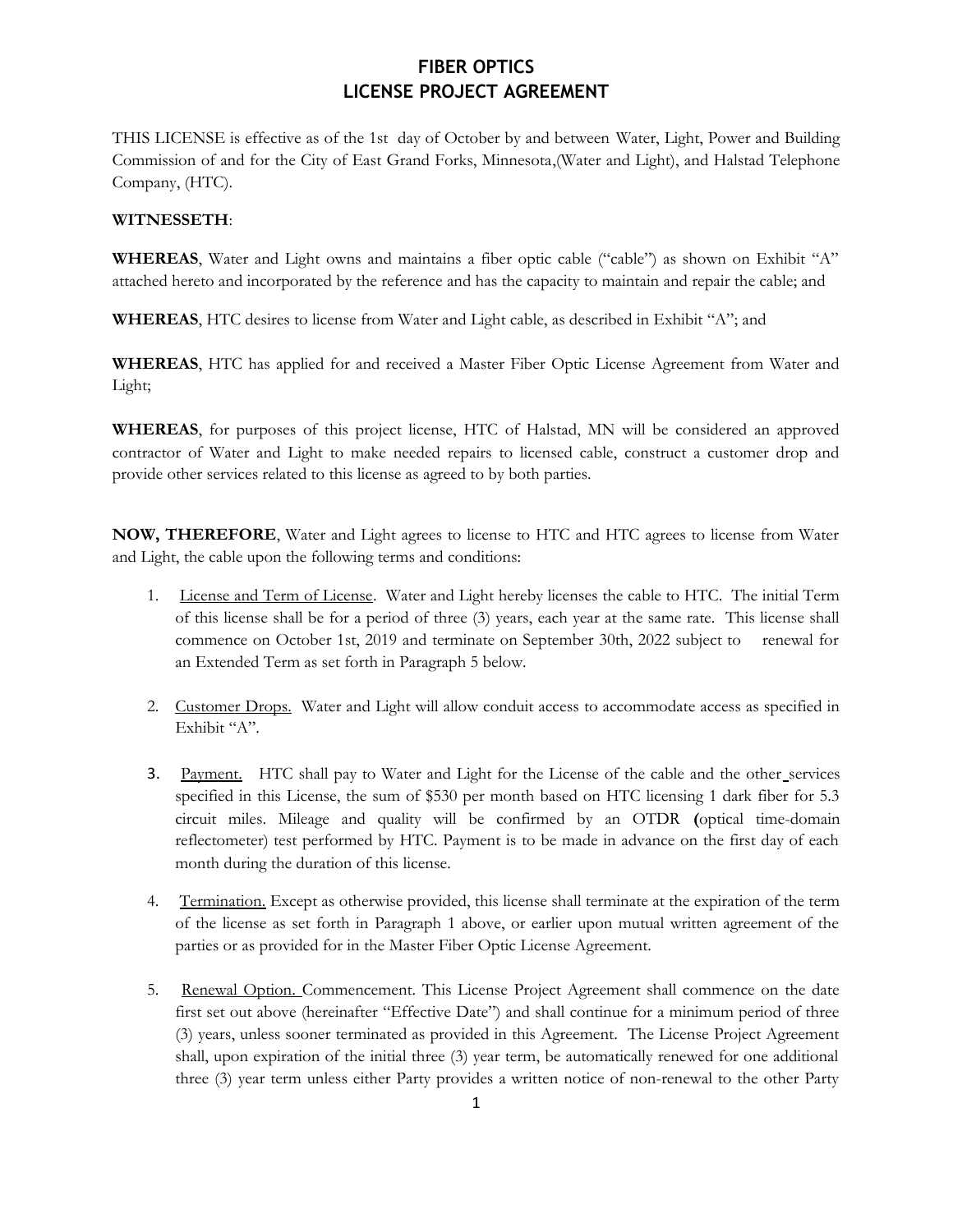not less than twelve (12) months but no sooner than twenty-four (24) months prior to the expiration of the original term or any additional term.

- 6. Title to equipment and Facilities. Title to and ownership of all equipment and facilities Water and Light owns and uses in owning and maintaining the cable shall remain with Water and Light. Neither Water and Light nor HTC shall do anything, in any way, to encumber, to exercise control over, or to represent that it has any rights with respect to the equipment or facilities owned by the other party.
- 7. Notice of Work Affecting Cable.

HTC's Network Operations Center:

Halstad Telephone Company P.O. Box 55 Halstad, MN 56548 Phone: (800) 457-2125 Fax: (218) 456-2196 E-Mail markforseth@rrv.net

Water and Light's Network Operations Center:

 Water and Light Distribution Service Center  $1010$  5<sup>th</sup> Ave NW East Grand Forks, MN 56721 Phone: (218) 773 - 0515 Fax (218) 773 – 9240 E-mail [jolson@eastgrandforks.net](mailto:sgravseth@eastgrandforks.net) or [cthompson@eastgrandforks.net](mailto:cthompson@eastgrandforks.net)

- 8. Access to Water and Light's Facilities. Water and Light must be notified if access to any of its facilities is required by HTC. HTC's personnel must be accompanied by a qualified Water and Light employee while entering any substations, hand holes, or connection point on the fiber optic system. Phone contact numbers will be provided by Water and Light.
- 9. Notices. All notices and other communications provided for hereunder shall be in writing and shall be personally delivered, mailed or sent electronically to each party as set forth below or at such other address or in such other manner as may be designated by such party in written notice to each of the other parties. All such notices and communications shall be effective when delivered in person, transmitted by fax, sent electronically or upon receipt after dispatch by certified or registered first class mail, postage prepaid, return receipt requested, to the party to whom the same is so given or made:

| If to Water and Light: | General Manager, Keith R. Mykleseth         |
|------------------------|---------------------------------------------|
|                        | East Grand Forks Water and Light Department |
|                        | 600 DeMers Ave NW                           |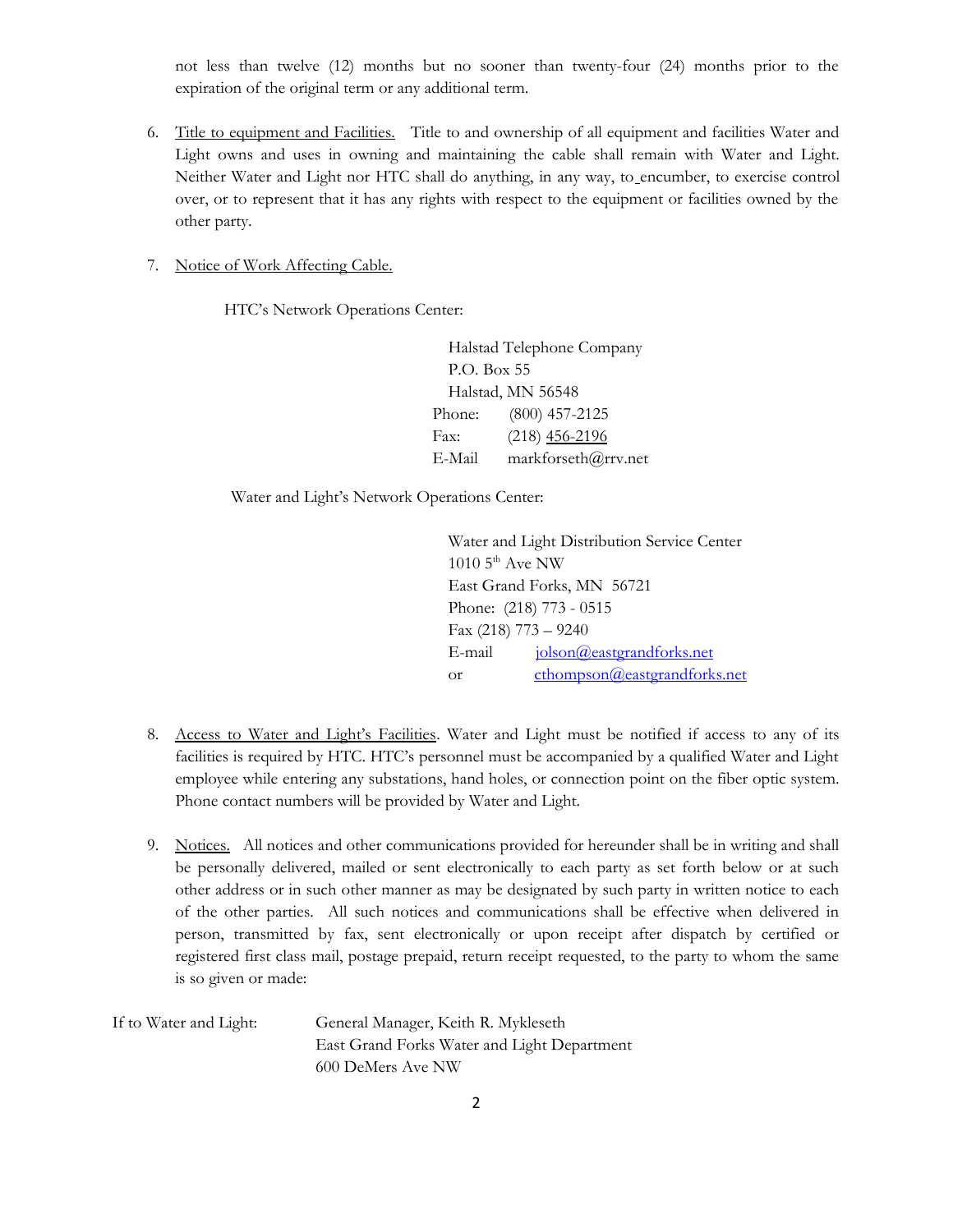P.O. Box 322 East Grand Forks, MN, 56721-0322 kmykleseth@egf.mn

- If to HTC: Operations Manager, Mark Forseth Halstad Telephone Company P.O. Box 55 Halstad, MN 56548 [markforseth@rrv.net](mailto:markforseth@rrv.net) 
	- 10. Survival. All representations and warranties contained in this license shall survive the execution and delivery of this license and the consummation of the transactions contemplated hereby.
	- 11. Amendment. No amendment or modification of any provision of this license shall be effective unless the same shall be in writing and signed by all of the parties hereto.
	- 12. Successors and Assigns. This license, and the terms, covenants and conditions hereof, shall be binding upon and inure to the benefits of the parties hereto and their respective successors and assigns, but nothing in this license is to be construed as an authorization or right of any party to assign its rights in or delegate its duties under this license without the prior written consent of the other party.
	- 13. Governing Law. This license shall be deemed to be a contract made under and shall be construed, interpreted, governed by and enforced in accordance with the laws of the State of Minnesota.
	- 14. Counterparts. This license may be executed in two or more counterparts, each of which shall be deemed an original but all of which together shall constitute one and the same agreement.
	- 15. Headings. The headings to the paragraphs of the license are intended solely for the convenience of the parties and shall in no way be held to explain, modify, amplify or aid in the interpretation of the provision hereof.
	- 16. Severability. The provisions of this license shall be deemed severable and, if any portion hereof shall be held invalid, illegal or unenforceable for any reason, the remainder shall not thereby be invalidated but shall remain in full force and effect.
	- 17. Waiver; Remedies cumulative. No waiver of any provision if this license by any party shall be valid unless in writing and signed by the party against whom the waiver is charged. The waiver of any provision of this license shall not operate or be construed as a waiver of any subsequent breach of that provision or any other provision. Remedies herein provided are cumulative and not exclusive of any other remedy provided by law.

**IN WITNESS WHEREOF**, The parties hereto have executed this license as of the day, Month and year first above written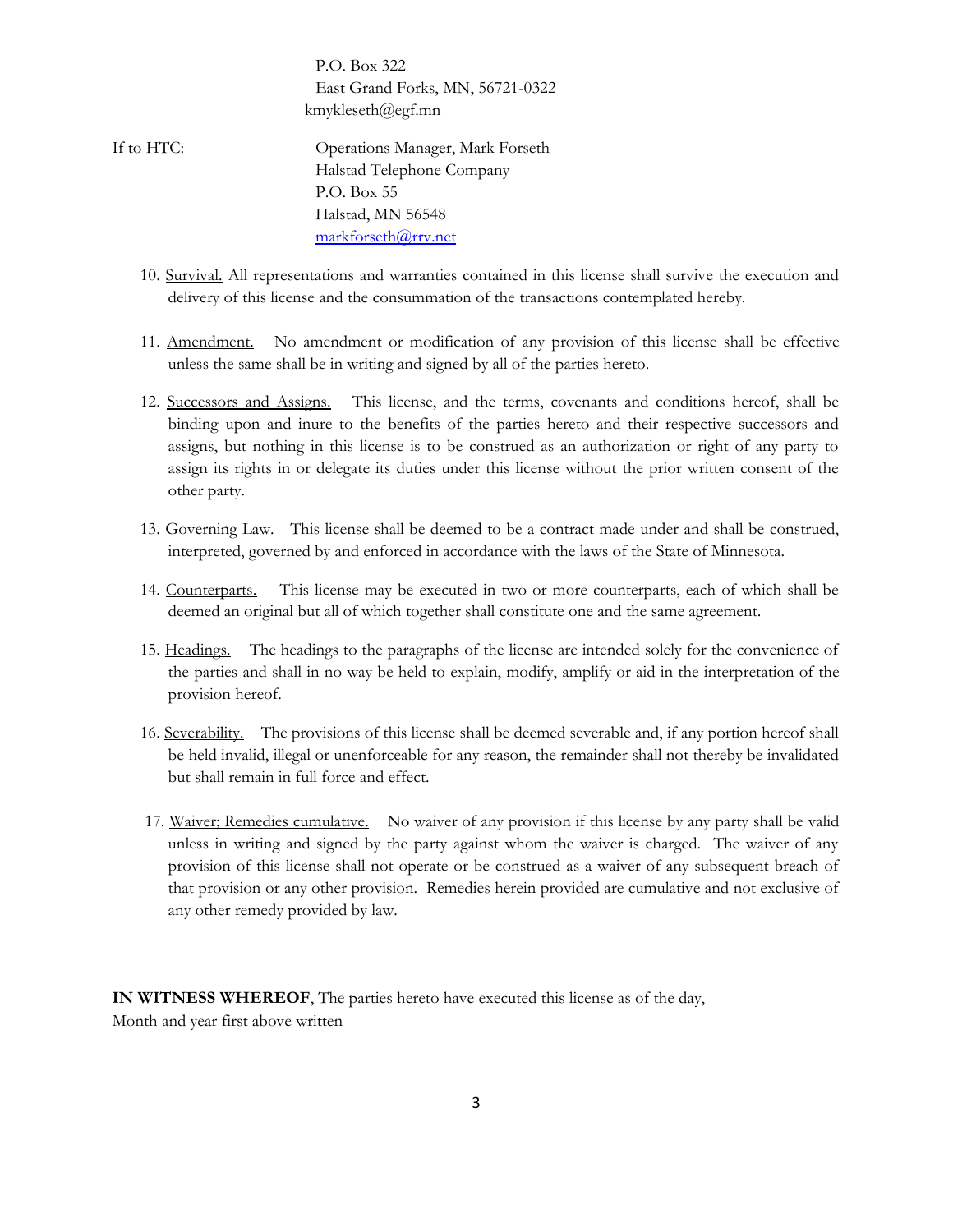### HALSTAD TELEPHONE COMPANY

Signature

Name/Title Printed or Typed

Date

**WATER AND LIGHT** 

Signature

Name/Title Printed or Typed

Date

Signature

Name/Title Printed or Typed

Date